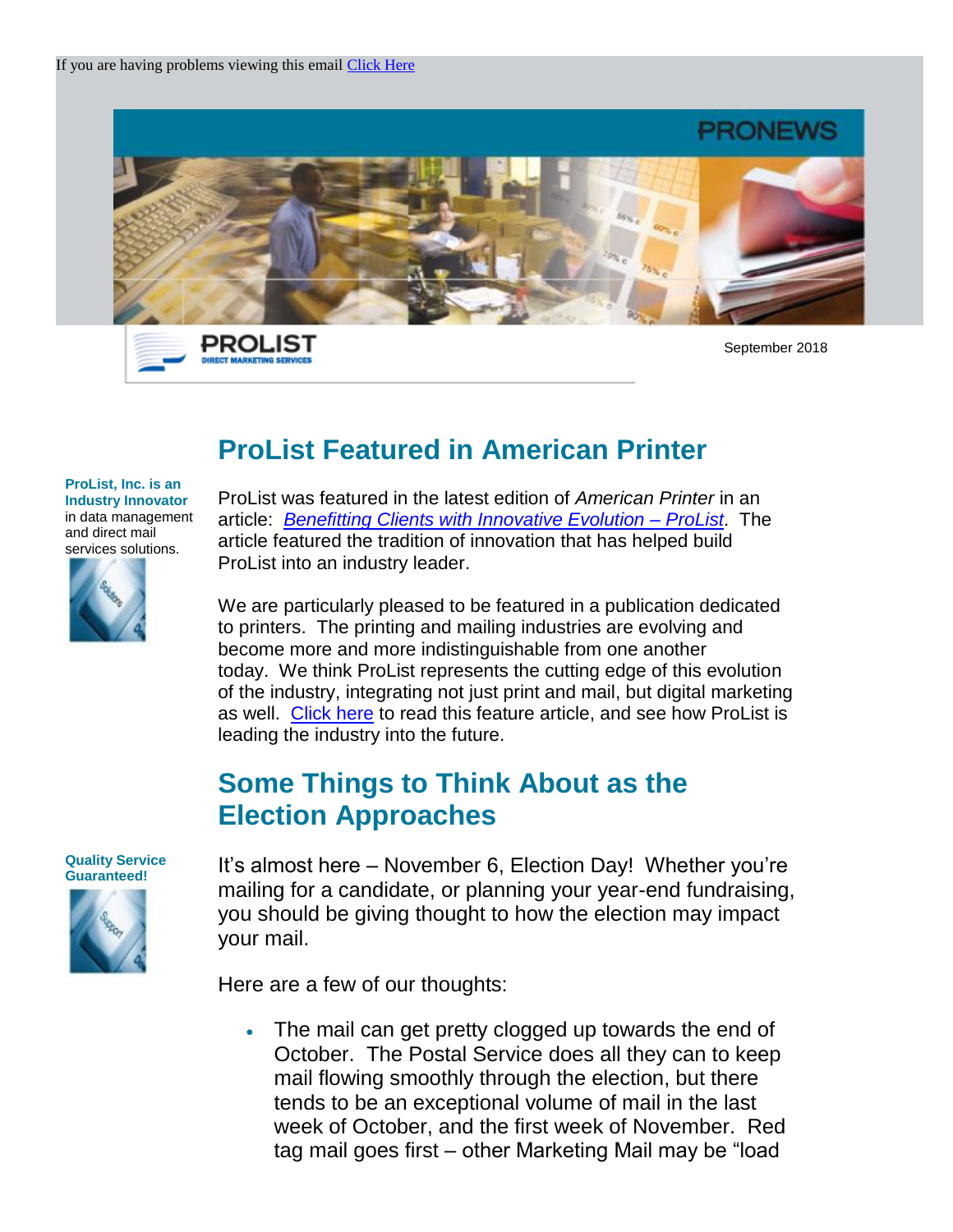leveled", so allow plenty of time for your time sensitive mail, and watch the tracking on your mail;

- Speaking of red tags, if you have election mail, make sure you are getting Red Tag service for it, particularly as Election Day approaches. USPS takes election mail and red tags very seriously. Make sure your mail has them!
- It's not too late to add Informed Delivery® to your election mail. Even if it's all designed and ready to go, you may still have time to get your candidate's face in the email inbox of voters who are subscribed to Informed Delivery. It's pretty easy to do, and candidates love seeing their faces in email;
- Year-end fundraising will be getting into full gear right after the election. In fact, it already is! Even outside of election mail, mail service providers – including ProList – are already beginning to fill up. Make sure your yearend projects are in the schedule and moving along;
- In addition to a busy Postal Service, paper shortages are backing up printers. Envelopes seem particularly difficult to get in a hurry. So don't wait until the last minute to get your year-end projects under way;
- The new tax law may impact giving patterns. With a much higher standard deduction, many donors will have less of an incentive to get their donation in by December 31. Many experts expect giving patterns to change. There may suddenly be a reason to do some fundraising in January! It's important to keep an eye on it and plan accordingly.

So our advice comes down to the usual – plan, track, and adapt. And count on ProList to do all we can to make your year-end mailing a success.

### **Opposition Grows to the Marketing Mail Content Proposal Keep those cards and letter coming!**

In our last issue we discussed a Postal Service proposal that seemed to appear out of nowhere in the Federal Register, proposing that all letter and flat-size USPS Marketing Mail (Standard Mail) must contain only paper-based/printed matter content. The impact on mailers sending membership cards, plastic items, and other small unobtrusive items could be

#### **Contact Us Today!**

**Dave Lewis [dlewis@prolist.com](mailto:dlewis@prolist.com) 301 924-4545 [www.ProList.com](http://trk.publicaster.com/click/c2f1-ujoiw-gvrhvt-73hxzcz6/)**